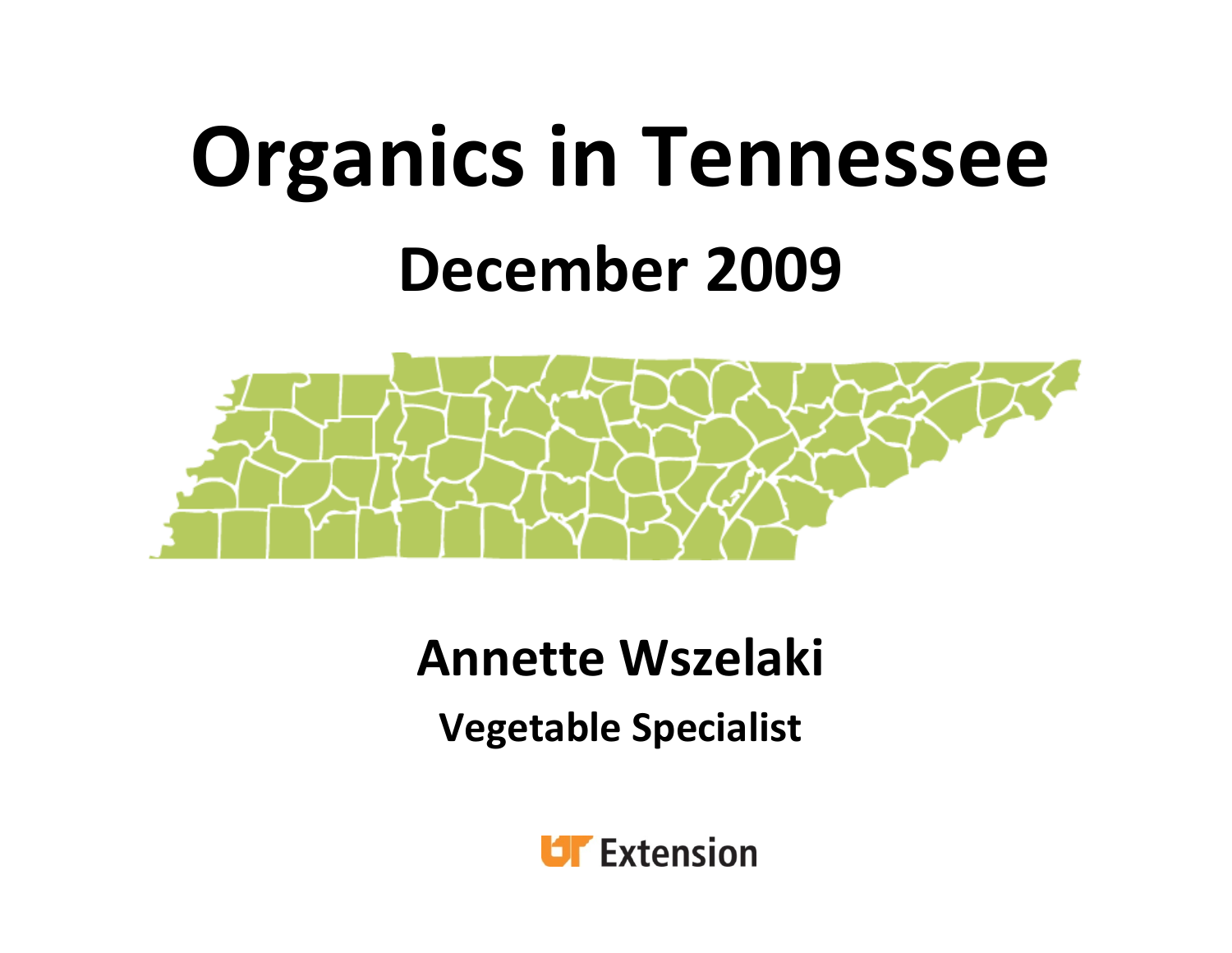#### **Overview**

- **Review of purpose & goals of TN Organic Production Network**
- **Recap of 2008 TN OPN Meeting**
- **Highlights from 2009**

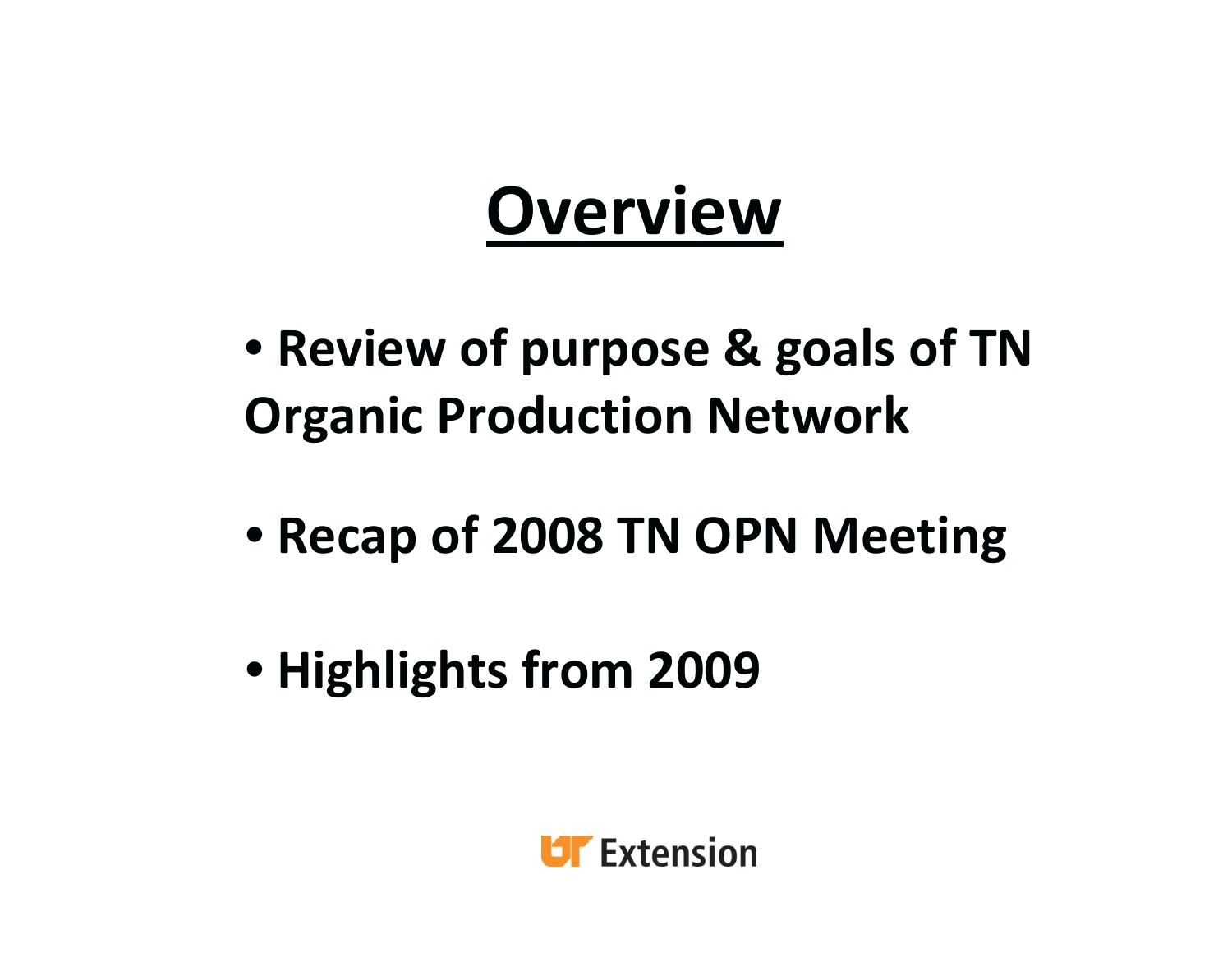#### **Goals of the TN OPN:**

¾To support, promote and advance organics in TN through networking and partnerships

¾To collaborate to address the critical issues in organic agriculture in Tennessee

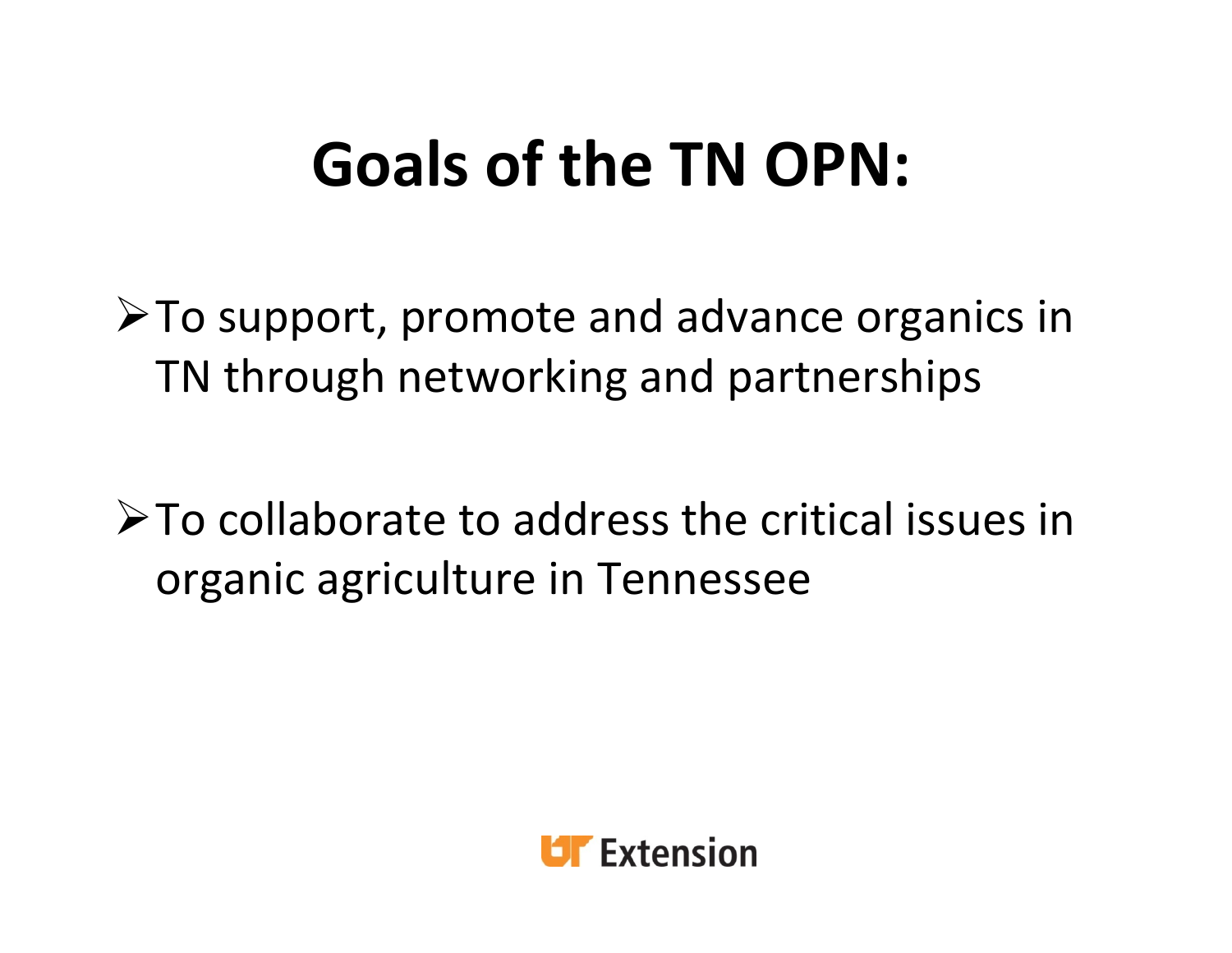#### **U.S. number of organic acres farmed per state, in thousands of acres:**



**2005 Data USDA ERS:** *Operations:* **8 farms** *Cropland & Pasture:*

**727 acres**



*Little variation in 2000‐2006 data for TN, ranges from 8 to 12 operation***<sup>s</sup>**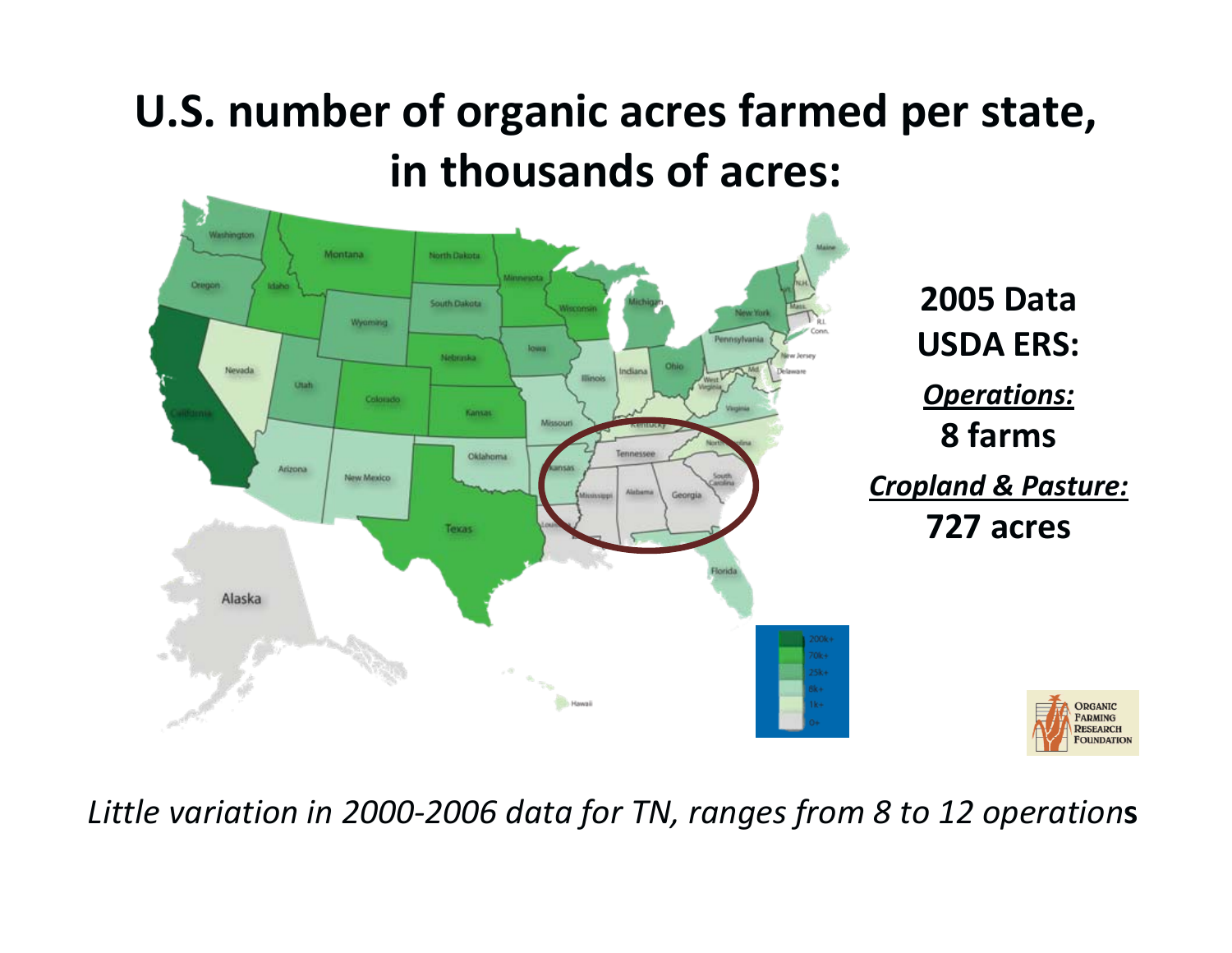#### **2008 Certified Organic Farms in TN**

 $\blacksquare$ **20** certified organic farms in vegetable & fruit production



*Distribution across the state: Blount, Coffee, Davidson, Greene, Hamilton (2), Henry, Jefferson, Lincoln, Macon, Maury, Monroe, Polk (2), Robertson, Shelby, Stewart, Williamson (2)*

- ٠ **2** Dairies: Chilhowee Dairy (Polk) & Skipping Rock Dairy (Loudon)
- E **1 1** Egg Operation: Tennessee Valley Eggs (McMinn)
- ٠ Additionally, **5** certified handlers and **4** certified processors

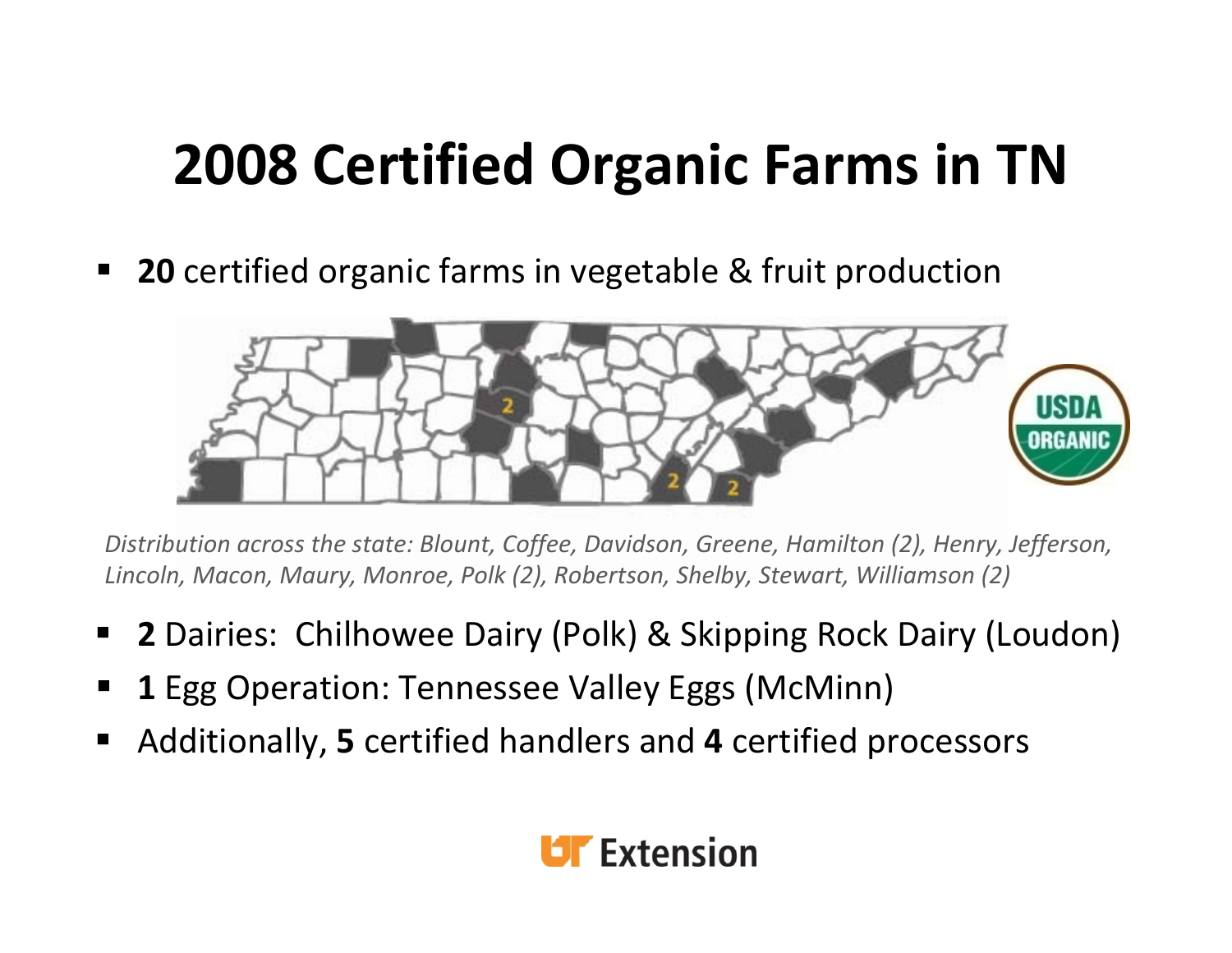#### **2009 Certified Organic Farms in TN**

- $\blacksquare$ **22** certified organic farms in vegetable & fruit production
- ٠ **2** Dairies: Chilhowee Dairy (Polk) & Skipping Rock Dairy (Loudon)
- E **1** Meat Operation: West Wind Farms (Morgan)
- E Additionally, **7** certified handlers and **5** certified processors



*Distribution across the state: Blount (2), Cheatham, Coffee, Davidson (3), Dickson, Greene, Hamilton (2), Hawkins (2), Henry, Hickman, Lawrence, Lincoln, Loudon, Macon, Maury, Morgan, Polk (2), Putnam, Robertson (4), Shelby (4), Stewart (2), Williamson (3)*

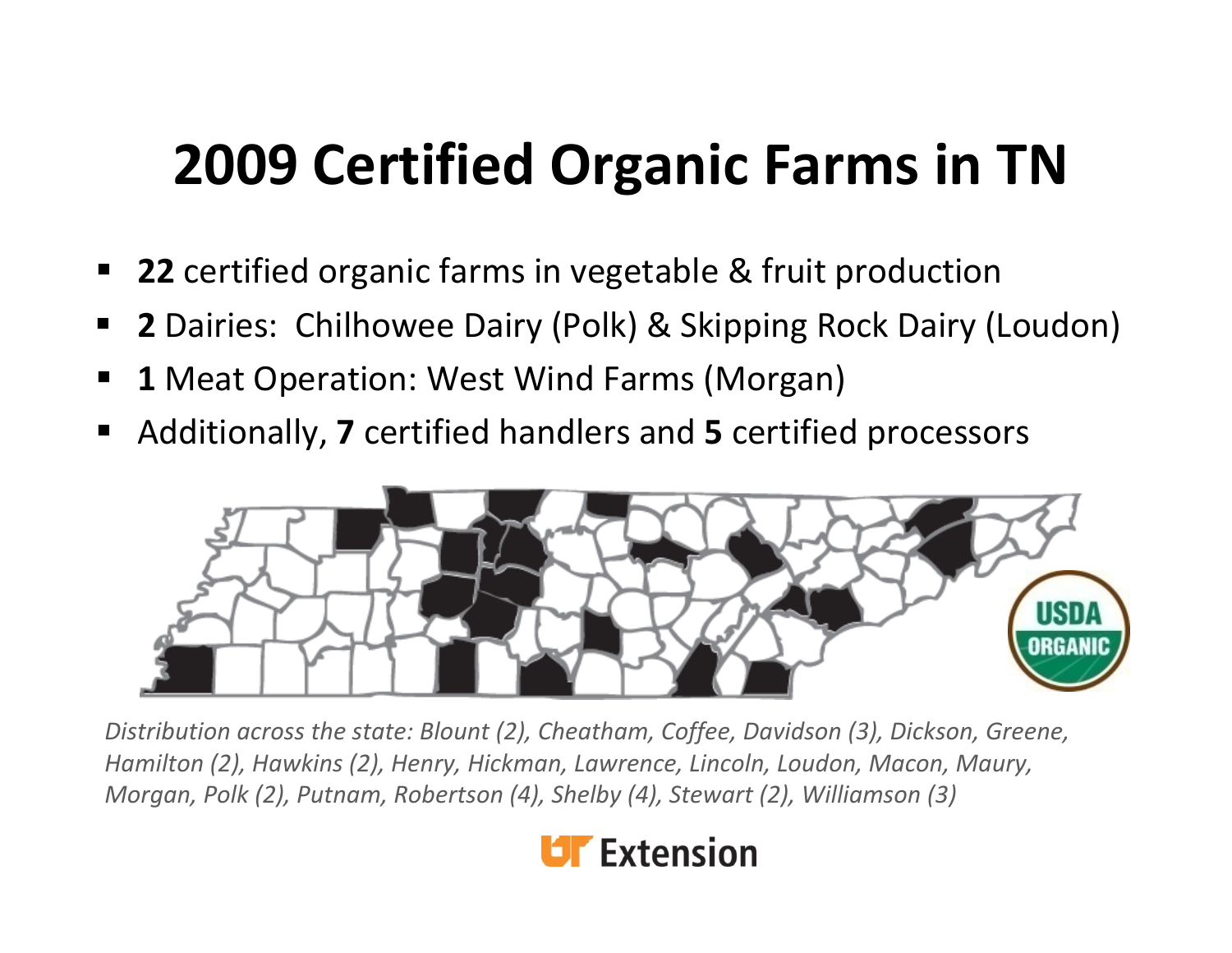### **Supply vs. Demand**

- **Still much more demand for organic** produce than supply across the state
- Whole system issue- need supply in order to develop markets, need secure markets to recruit organic producers, need increased organic production to develop infrastructure to support organics

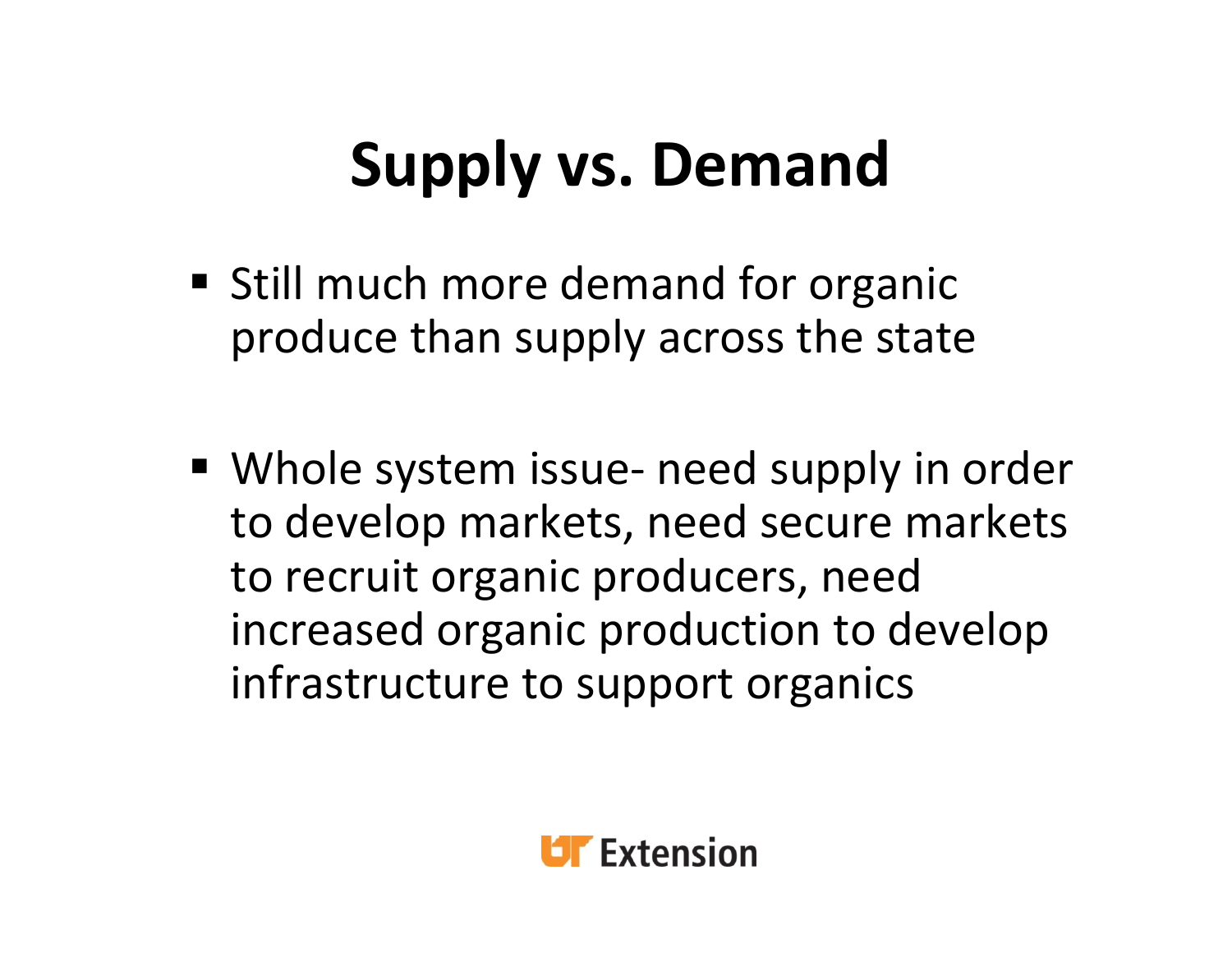#### **Need More Growers**

- **Difficult to find enough growers to supply** organic produce
- **Growers need support to successfully** transition
- **EXTED Local/regional success stories would help** ease producer concerns about perceived risk of transitioning
- Access to land and labor are other factors that limit organic production

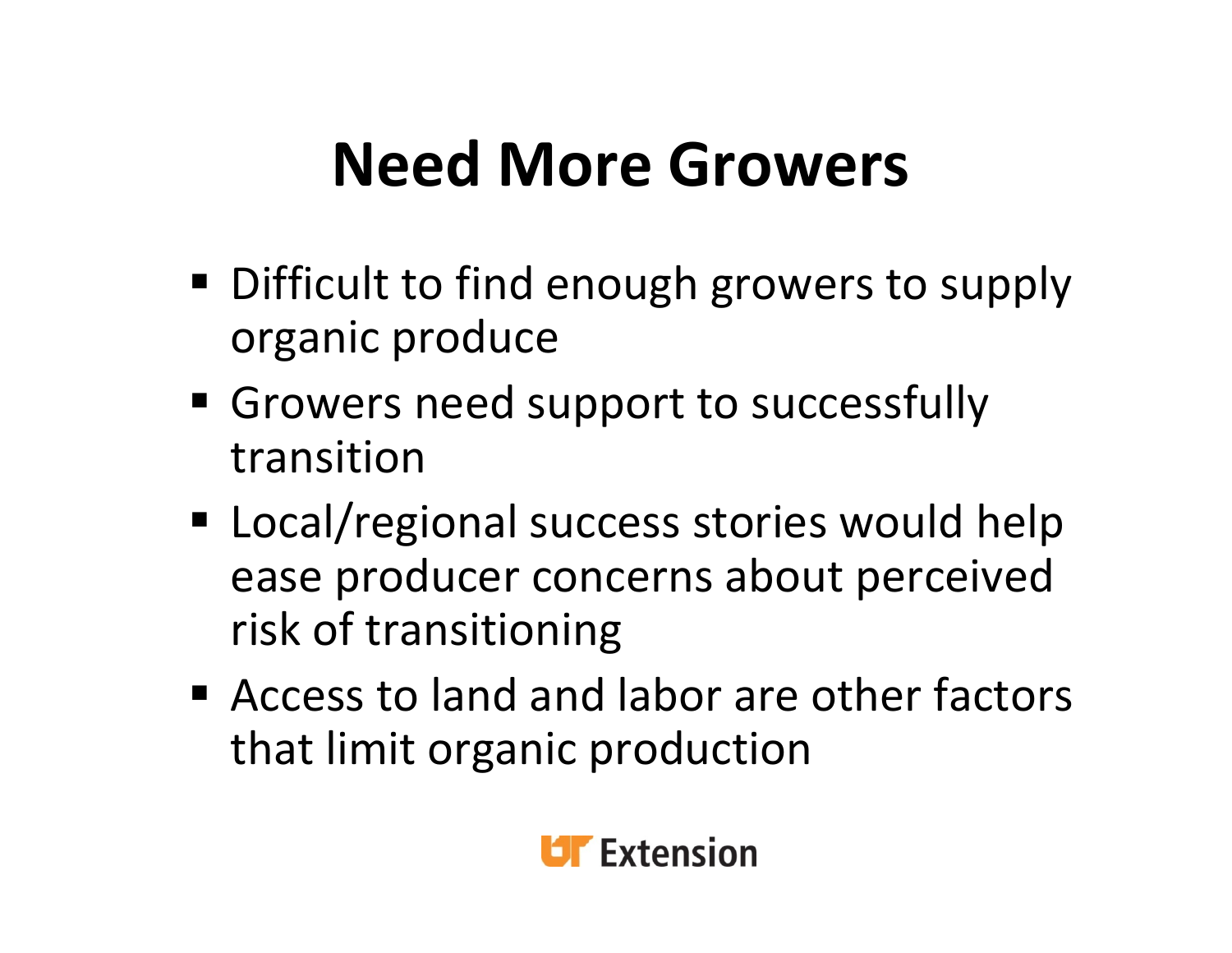## **Organic Certification**

- **Producers need support with certification** process
- **Producers need certification to access** larger scale markets
- TDA cost-share program reimburses eligible producers 75% of their certification expenses up to \$750





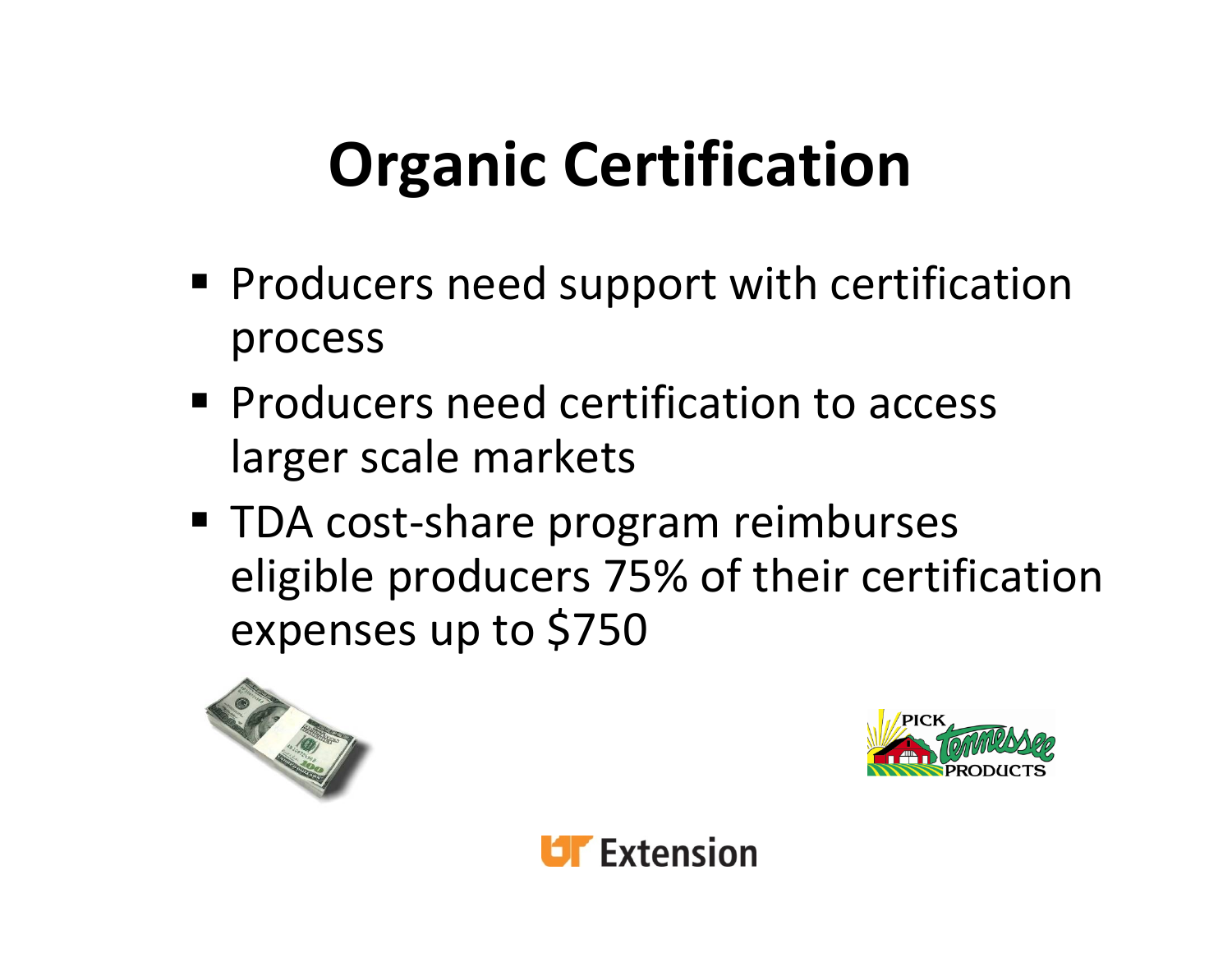### **Wholesale Distribution Networks**

- Need distribution network- opportunity for mid‐size farmers to connect with large wholesale markets
- **Need infrastructure to support produce** movement through production and supply chain
- Market access key for getting groups of growers together‐ distribution network and wholesale accounts could provide catalyst

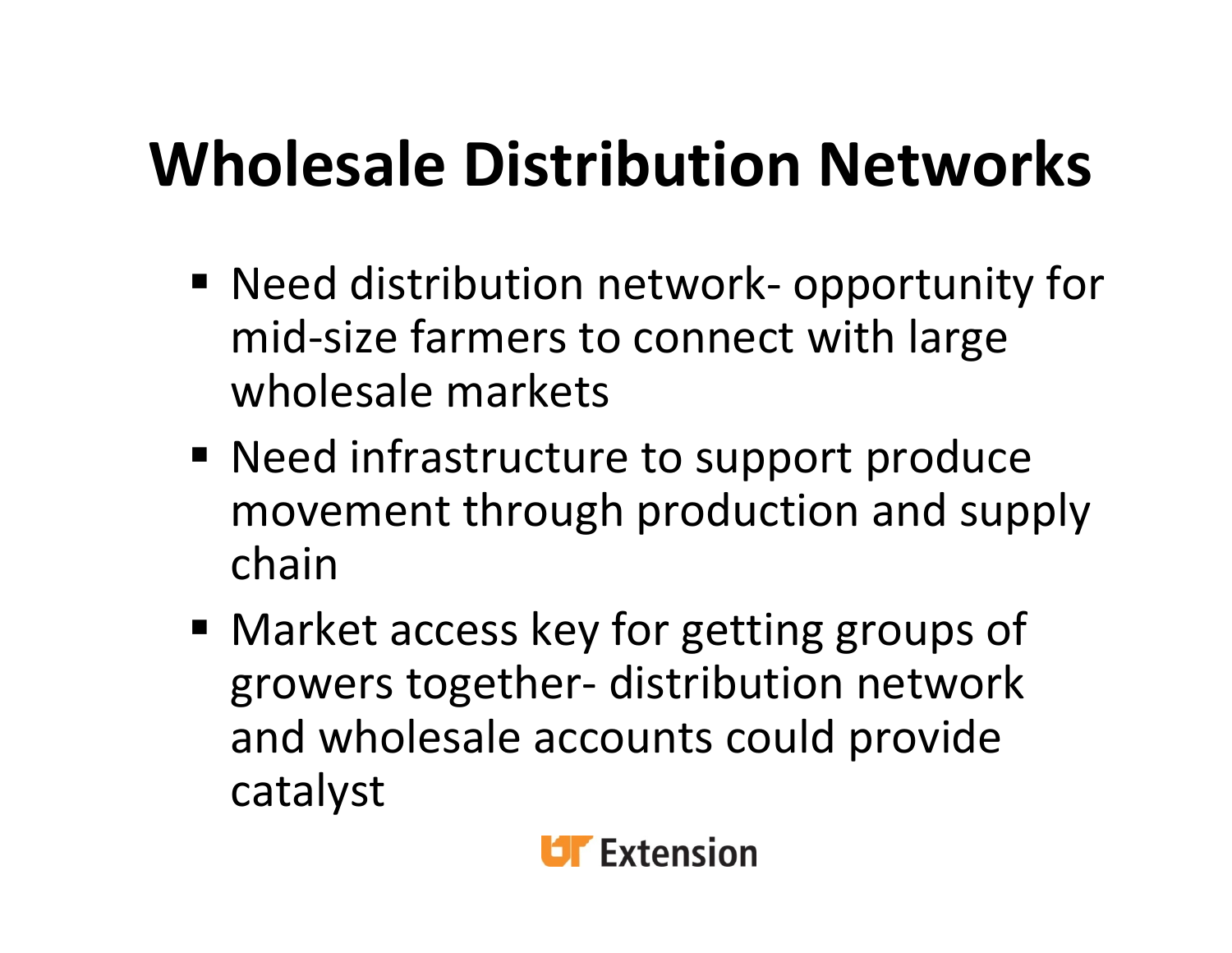#### **Access to Inputs for Organic Production**

- **Significant barrier to organic production in** TN
- TN Farm Co-op system willing to work with growers‐ need grower feedback
- Certified organic seedlings another need within the state

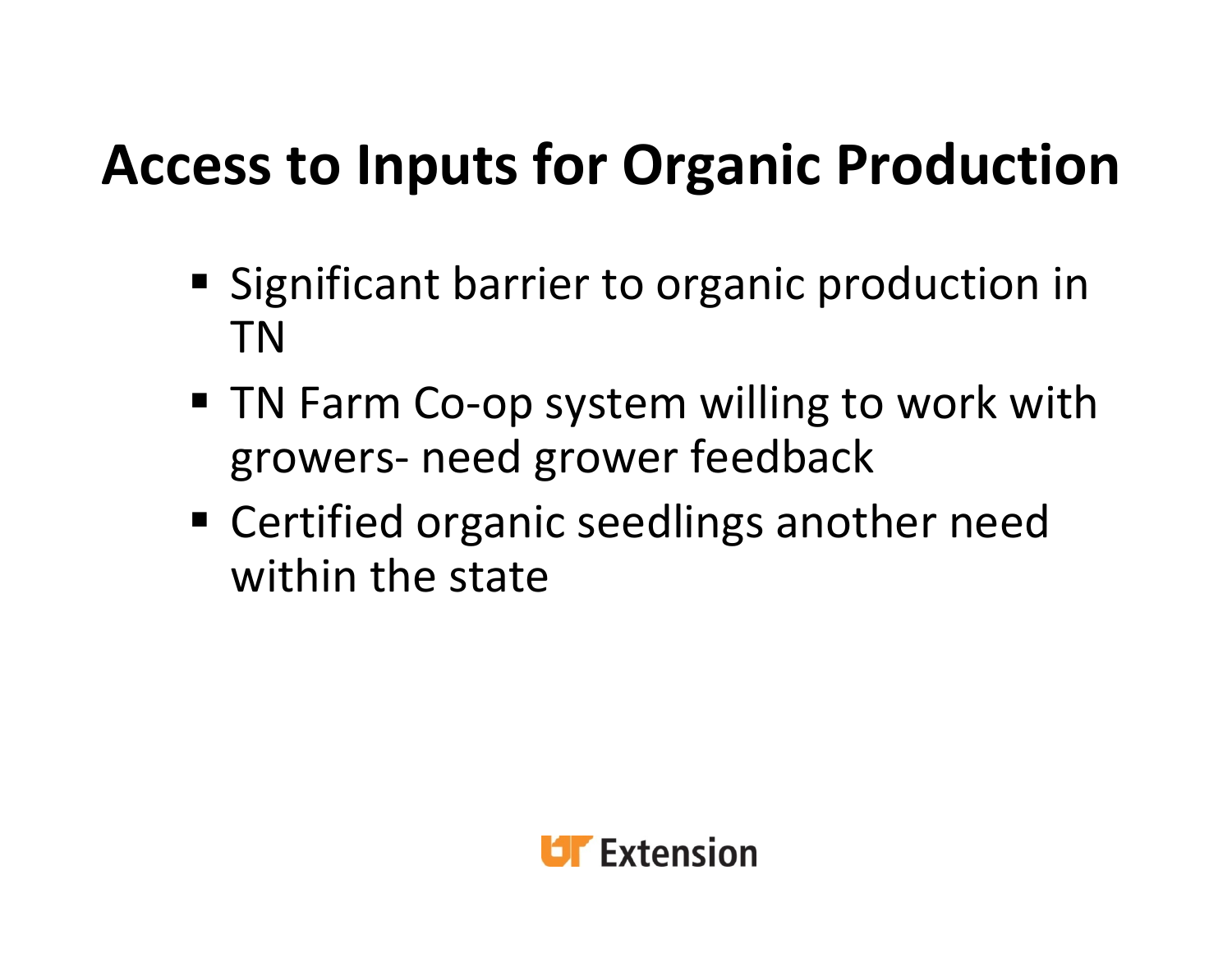## **Policy and Legislative Issues**

- **Enforcement of Organic Standards**
- **Need one voice in policy development process** with strong, succinct points
- Keep in contact and communication with state and national legislators
- Explore opportunities to work with city and county governments
- Need support of transition program to transfer farmland from retiring to new growers
- What can we learn from other states?

**Dr** Extension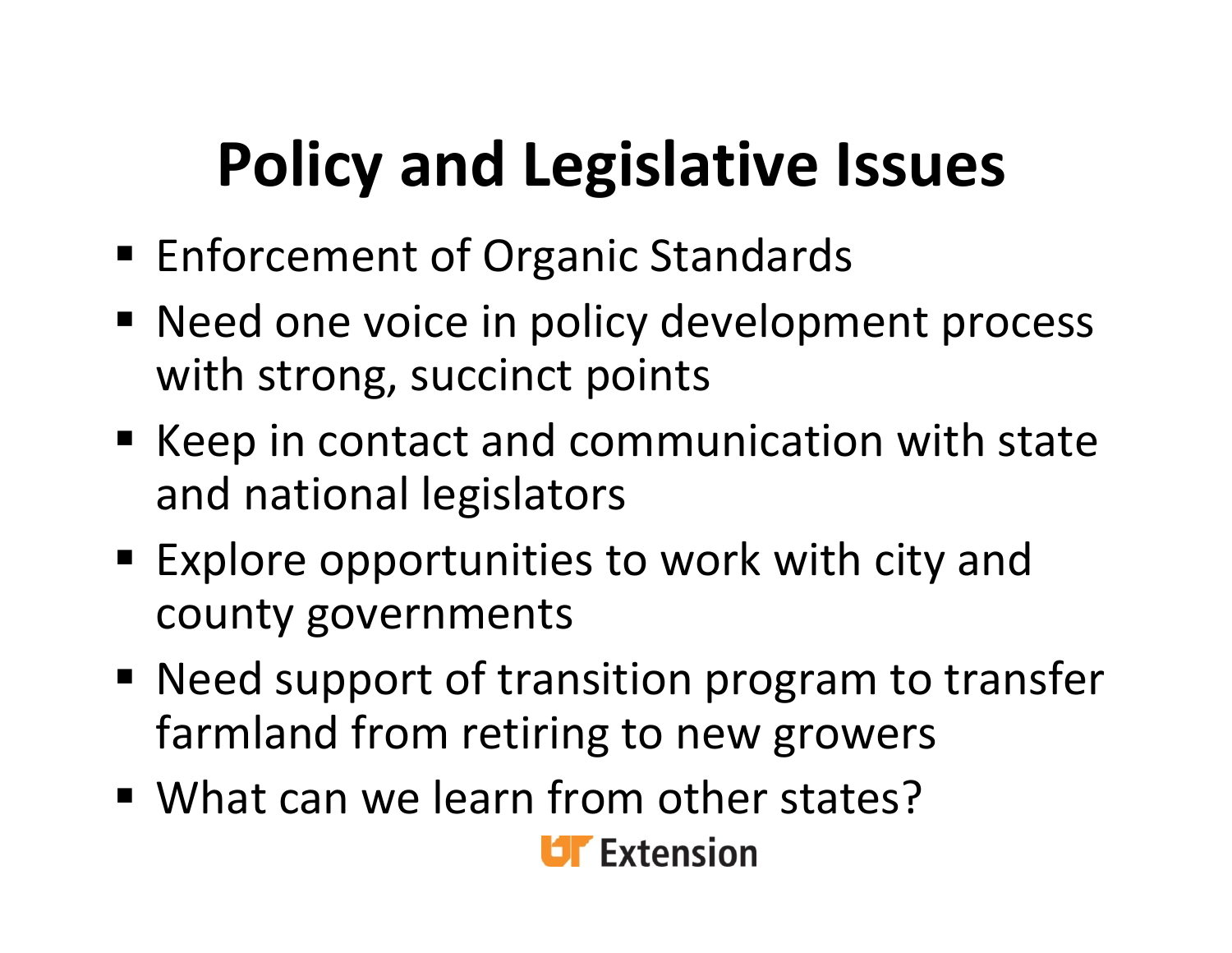#### **Department of Agriculture Programs**

- USDA NRCS Environmental Quality Incentives Program (EQIP)
	- Payments related to organic production/ transition in Farm Bill (\$20,000/year or \$80,000/6 year limit)
- **TN Department of Agriculture** 
	- TN Agriculture Enhancement Program (TAEP)cost‐share for specialized equipment, irrigation, greenhouses, marketing, materials, etc.
	- TN Natural Beef- marketing program to encourage producers to finish an sell beef in‐state; No antibiotics, no hormones and no mammalian by‐ products

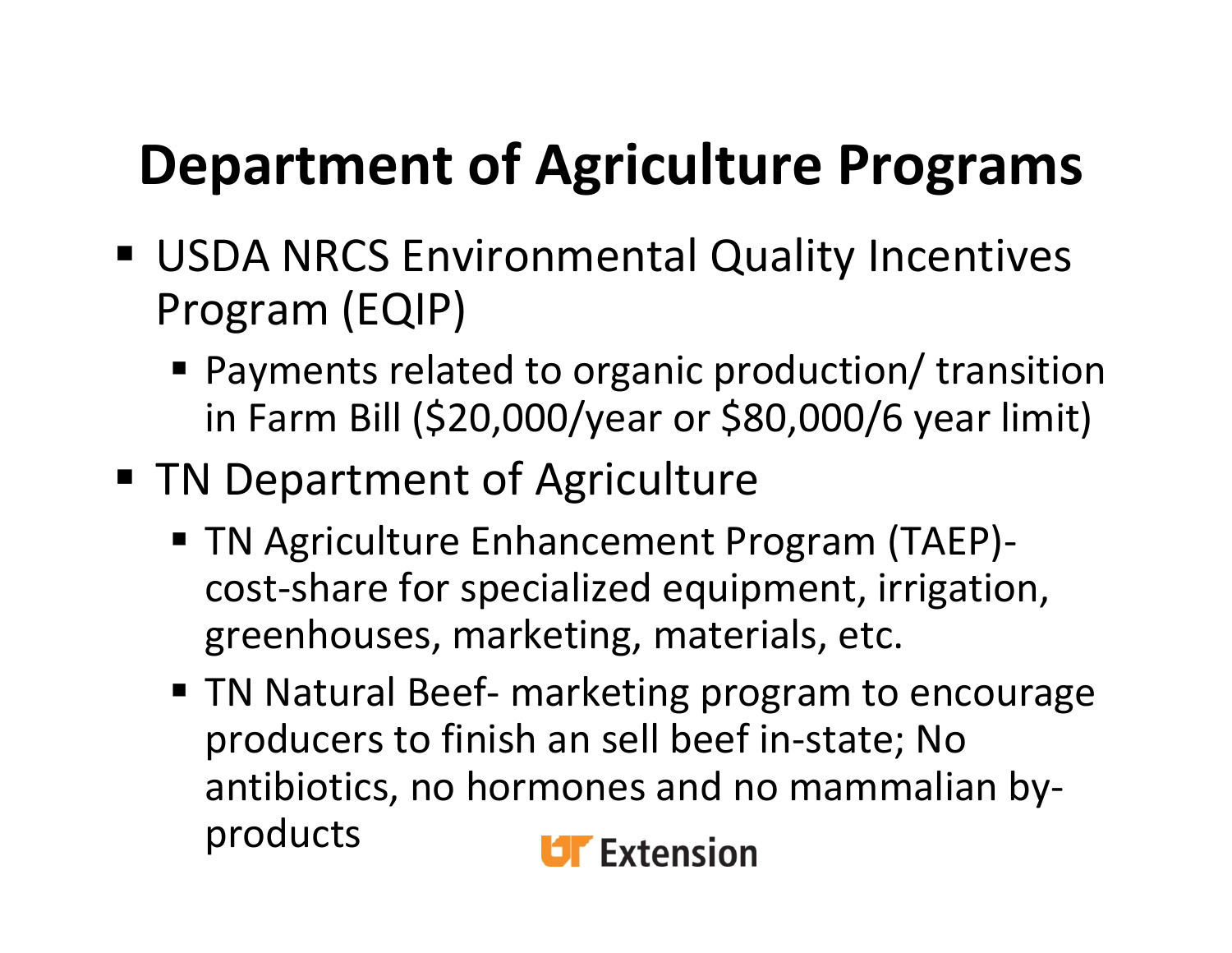## **UT Organic Initiative**

- E **Funded by the TDA**
- п **5 year project**



- E **Statewide UT Organic Extension Program**
	- П Grower consultations
	- П Educational programming
	- П Organic research & demonstration plots
	- П ■ Coordinate the TN Organic Production Network

#### $\blacksquare$ **Farm to Market Connections—Center for Profitable Ag**

- п Support networks to connect producers w/ buyers
- П ■ Learn from successful programs in the state & region
- П Support development of programs in new parts of TN

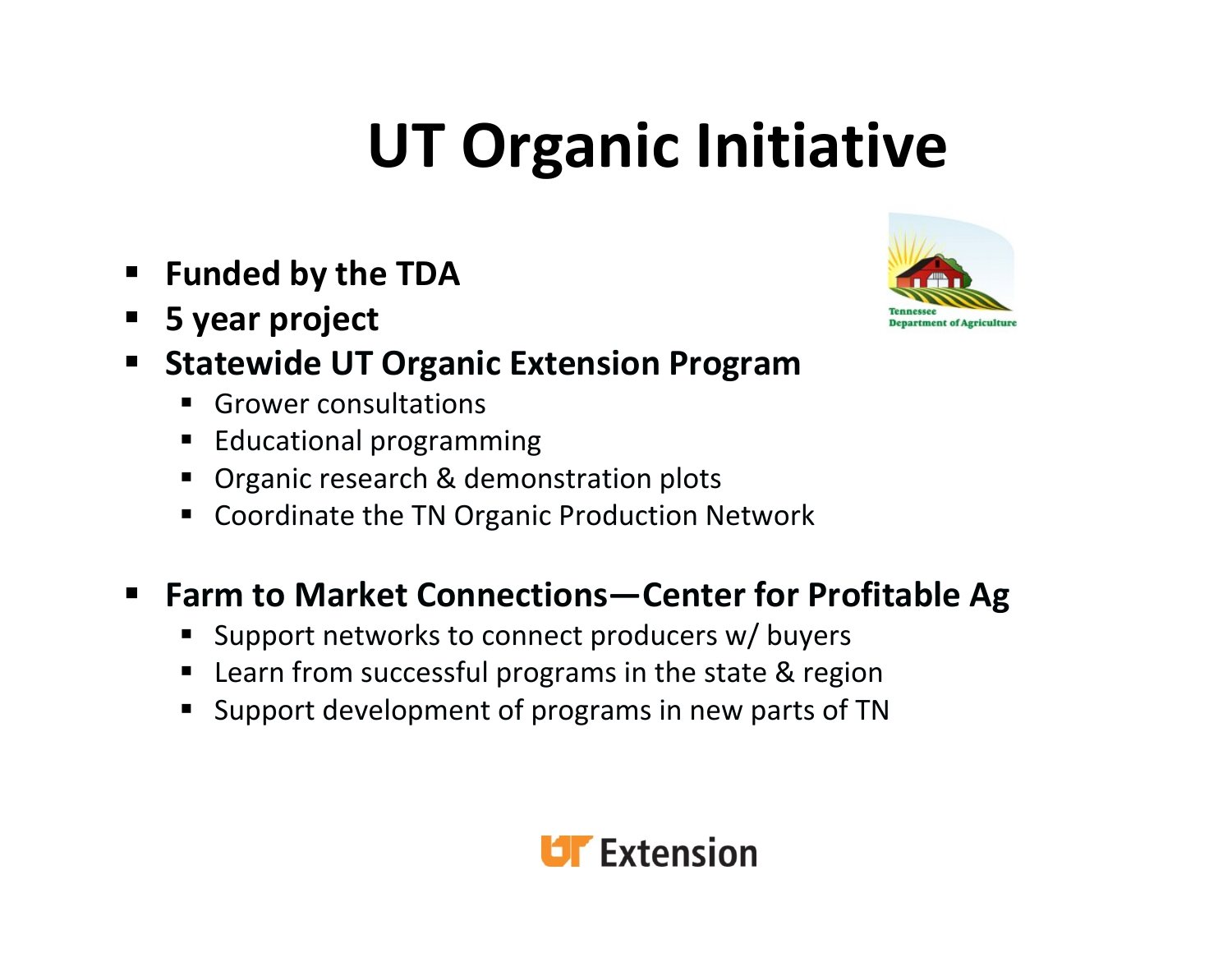#### **UT Organic Research**

# **Organic ResearchFarm**



- 90 acres, 21 acres in production
- •14 acres transitioning to organic
- •Greenhouse
- 3 High Tunnels
- Located in Knox County, off John Sevier Highway

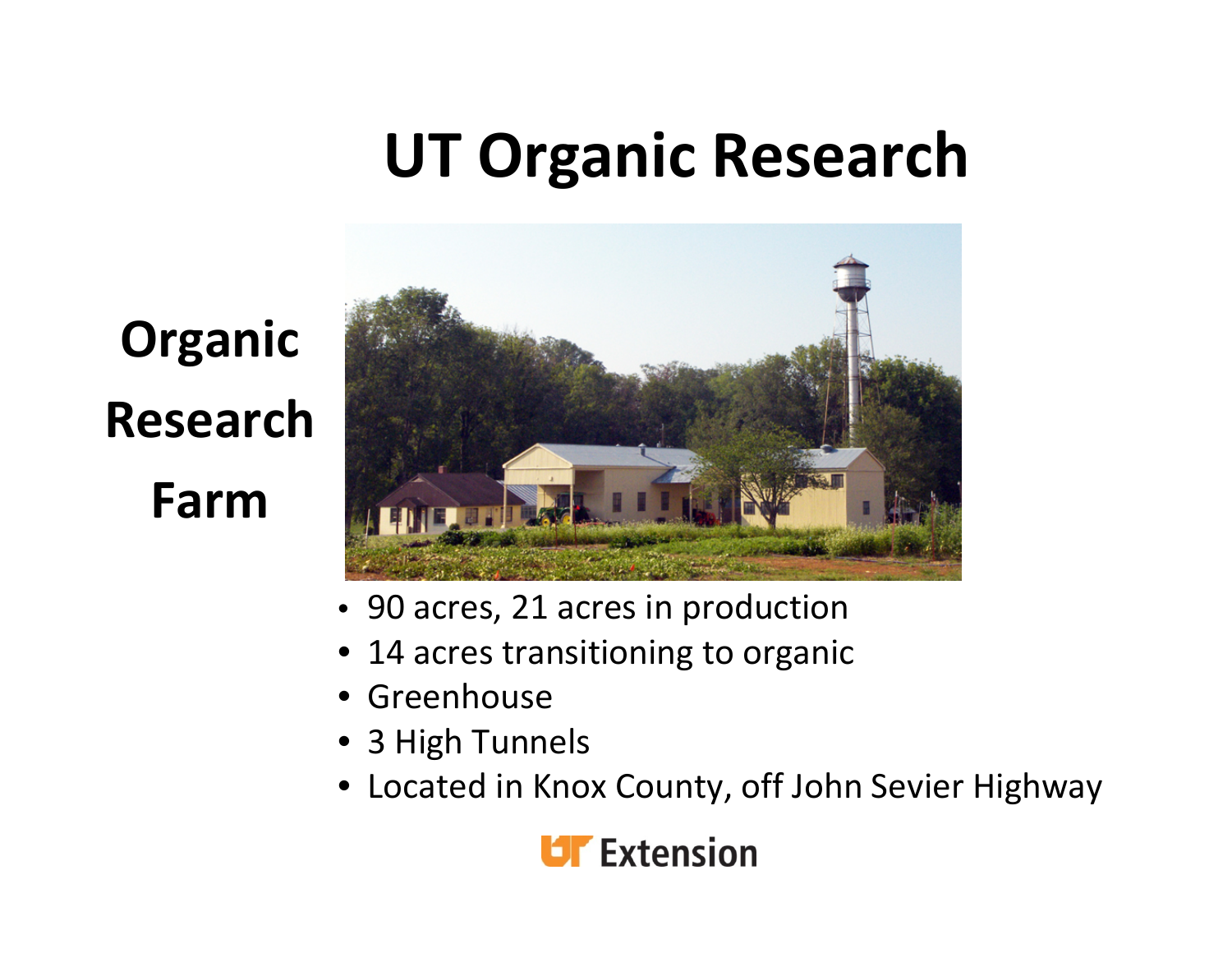*UT Organic Initiative:*

#### **Organic Crop Production Workshop Series**

- 9 **Intro to Organics**
- $\sqrt{ }$ **Building Soils & Managing Soil Fertility**

- •**Extension agent participation**
	- •**Average of 20 attended each month**
- •**Grower participation in three locations across the state**
	- •**Average of 40 attended each month**
- 9 **Crop Rotations & Cover Crops**
- 9 **Seed Sources & Transplants**
- 9 **Weed Management**
- 9 **Pest Management**
- 9 **Disease Management**
- 9 **High Tunnel Production**
- 9 **Developing an Organic System Plan**
- 9 **Marketing Organic**

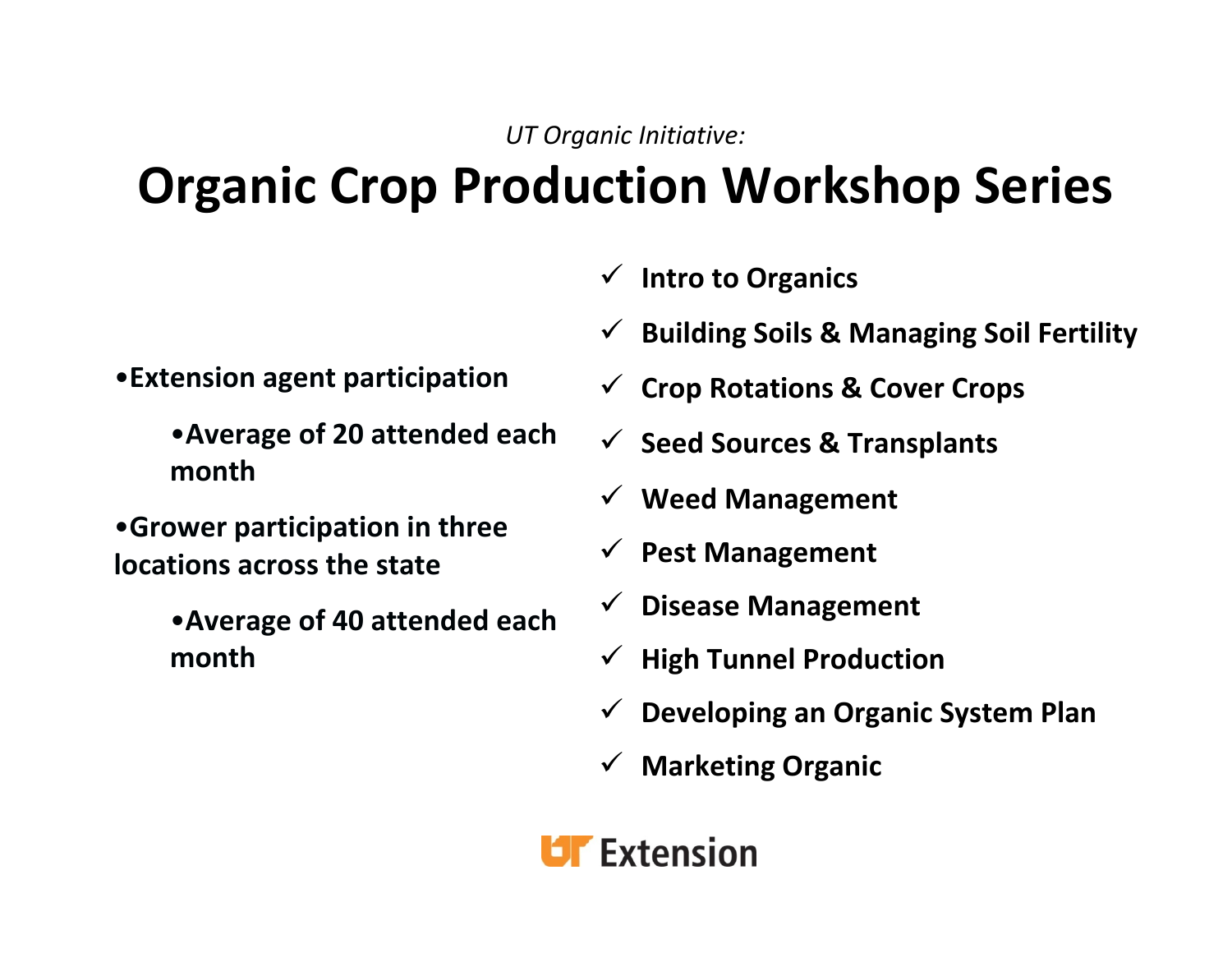#### **OSCP Website**

- **http://organics.tennessee.edu**
- **Information on organic crop production in TN** 
	- •UT OSCP Program information
	- Educational and networking events
	- Extension publications
	- Research findings
	- Links to informational websites



■ Over 4,000 visits since April from 75 countries, 47 states and 92 TN cities

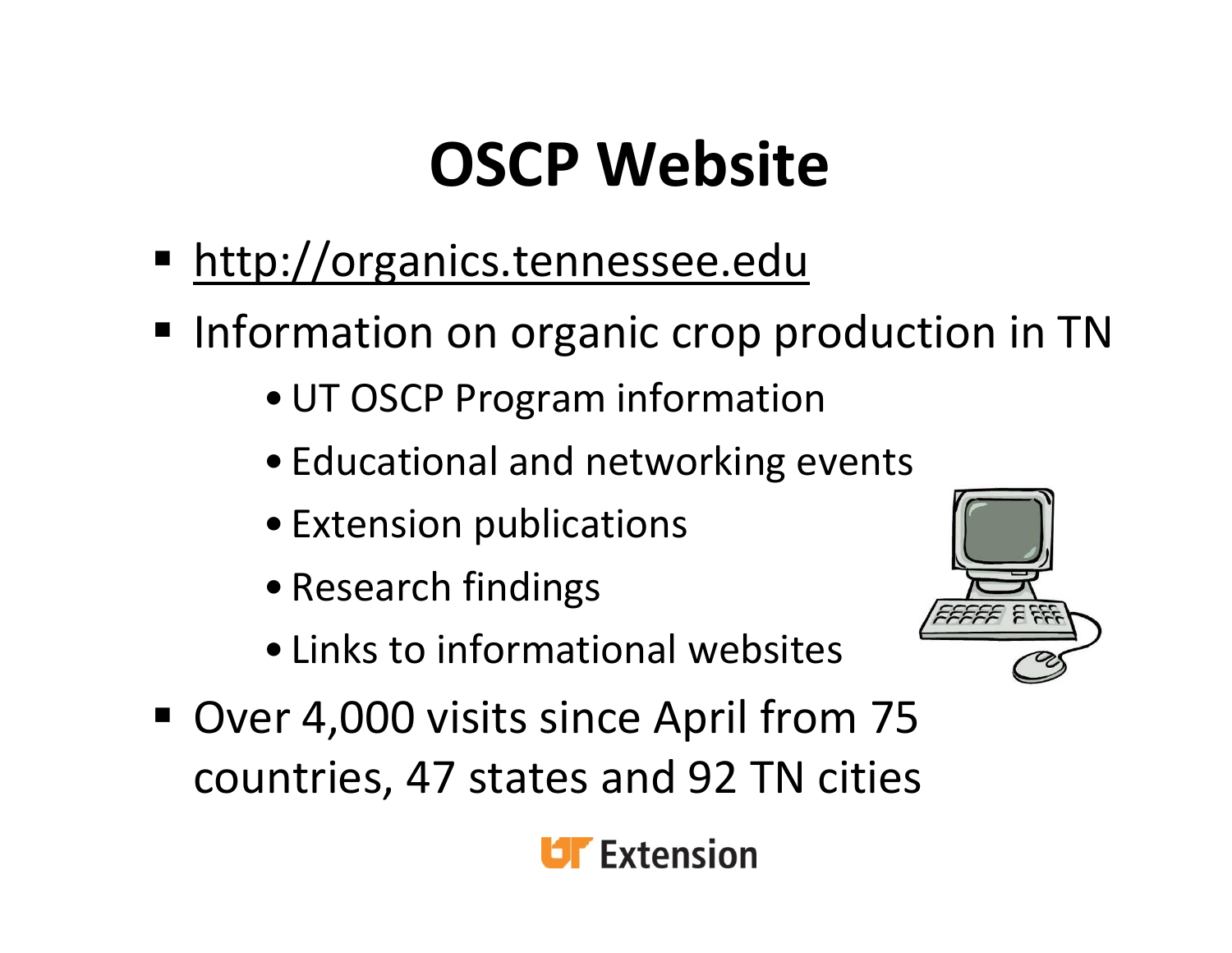*Organizations, initiatives & leaders throughout TN working to support organics, locally grown & to develop farm to market connections:*

#### **TOGA**

- **Appalachian Sustainable Dev.**
- **Jubilee project**
- **Center for Profitable Ag**
- **Cumberland Grown**
- **Local Table Magazine**
- **TN Farm Bureau**
- **TN State Legislature**
- **USDA**
- **And Others!!!**











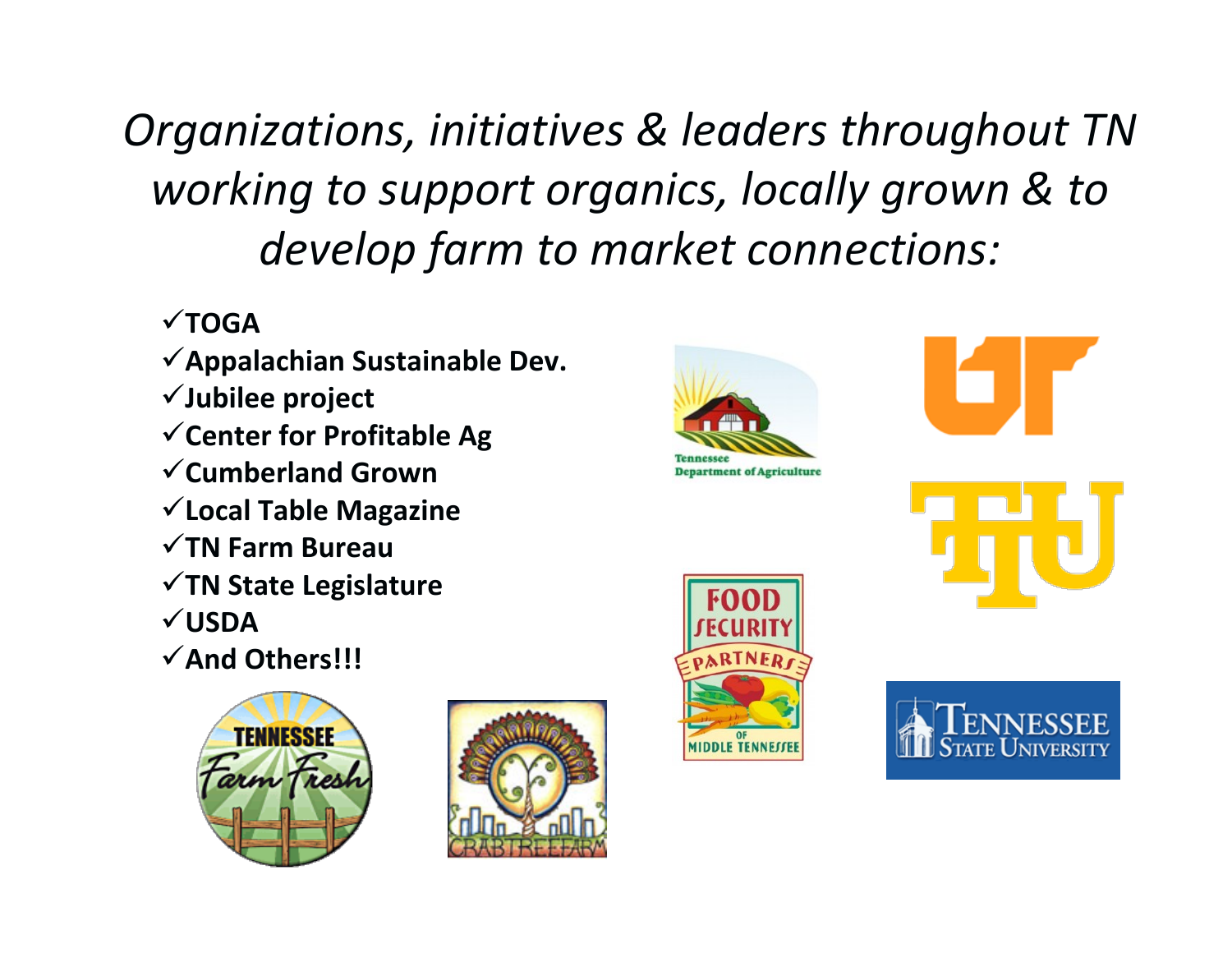#### **Format for Today's meeting:**

 $\checkmark$  Discussion to re-assess/prioritize areas of need

Opportunity for dialogue, 20 min each:

- Producer /Industry issues
- Policy/Legislative issues
- Department of Ag Programs
- Organic Research
- $\checkmark$  Next Steps
- $\checkmark$  Adjourn at 4pm